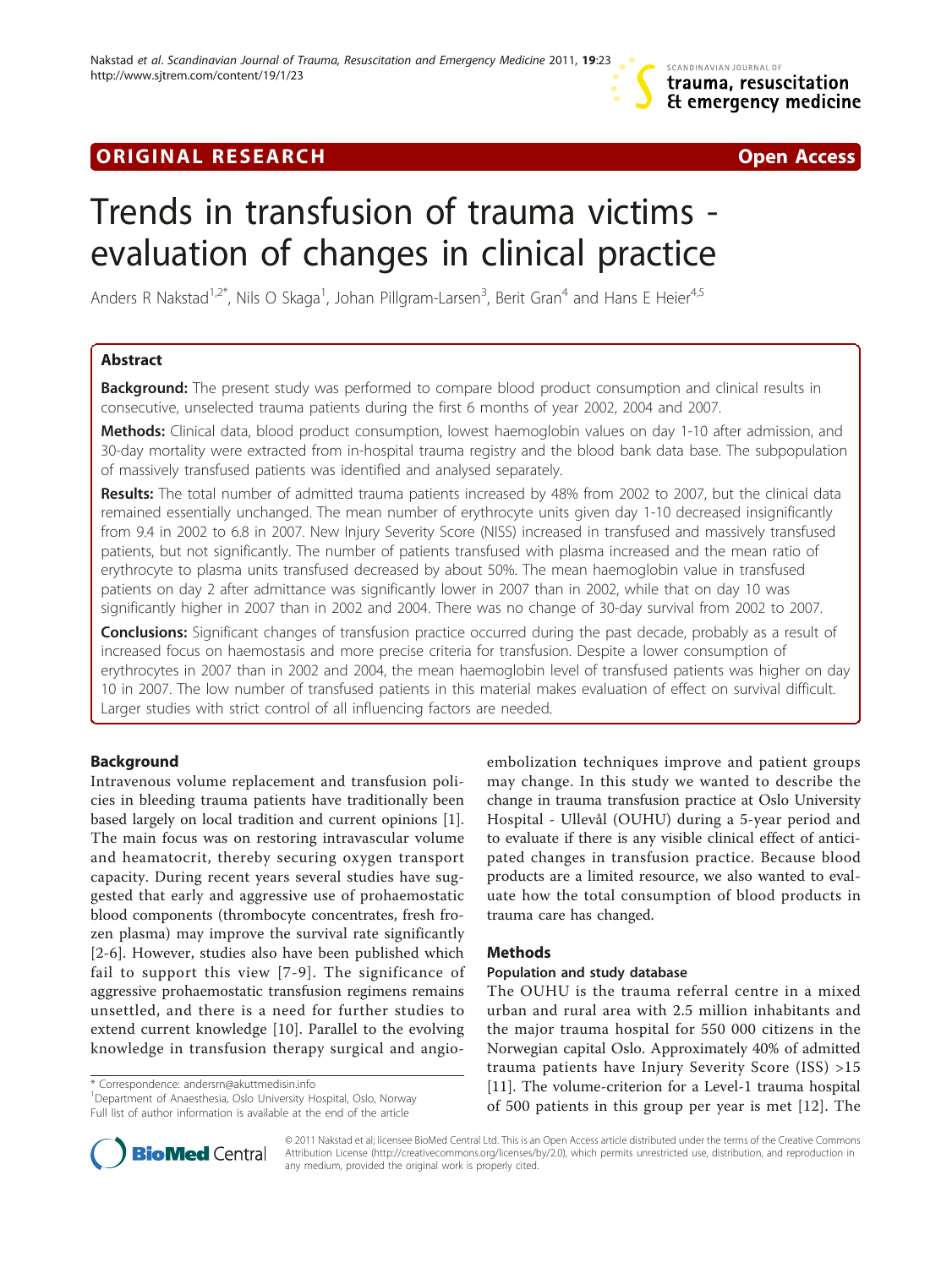OUHU blood bank facility serves all hospitals in the community of Oslo and provides about 25% of the total consumption of blood products in Norway. To gain a representative five-year period all trauma patients admitted during the first six months of the years 2002, 2004 and 2007 were included. These periods were chosen because they represent stable periods between possible local changes in transfusion practice. Clinical data from the first 10 days of treatment and 30-day mortality data were sampled. Length of stay in the hospital (LOS) and LOS in the intensive care unit (LOS ICU) was not used due to lack of complete data and several confounding factors. No data were available to calculate the exact time from accident to transfusion. To indirectly control for substantial changes of this parameter we calculated the time from accident to arrival in OUHU for all trauma patients in each of the whole years of 2002, 2004 and 2007. We also calculated the frequency of patients arriving directly from the accident scene.

## Study design and data collection

The study including extraction and analysis of data was approved as a quality-assessing project. The following data were extracted from the hospital based trauma registry; Anatomic injury according to Injury Severity Score (ISS) and New Injury Severity Score (NISS) [[13](#page-8-0)], both based on coding of anatomic injury according to The Abbreviated Injury Scale 1998, AIS 98 [[14](#page-8-0)]. Physiological derangement on admission by Revised Trauma Score (RTS; the variables Glasgow Coma Scale score, respiratory rate and systolic blood pressure) [[15](#page-8-0)]. Moreover, we extracted age, gender, type of injury, and outcome (30-day mortality) [[16](#page-8-0)] for all trauma patients during the first 6 months of the years 2002, 2004, and 2007. Number of transfused units of erythrocytes, plasma, platelets, and haemoglobin values were registered for the first 10 days of hospital stay. When more than one haemoglobin value was recorded per day, the lowest one was used for this study. Transfusion algorithms for the respective periods were studied. The subpopulation of massively transfused patients (10 or more units of erythrocytes in 24 hours) was identified and analysed separately using Trauma Injury Severity Score (TRISS) methodology [\[17\]](#page-8-0).

## Change in clinical practise in the study period

Transfusion practise in the year 2002 followed widely accepted principles [\[18](#page-8-0)]; blood loss up to one blood volume (equals 10 units of erythrocytes) was corrected with crystalloids, colloids and erythrocytes. In the interval 10 to 20 units of erythrocytes transfused, 1 unit of plasma was administered per 4 units of erythrocytes. This ratio was continued as long as massive transfusion protocol went on. Following transfusion of 15 units of

erythrocytes, 1 unit of platelets was administered per 5 units of erythrocytes. The consultant anaesthesiologist in the trauma team used a variety of clinical criteria when initiating massive transfusion, but no formal protocol existed. In 2004, more focus was set on the need for immediate administration of erythrocytes in the emergency department in patients arriving in haemorrhagic shock, and to prevent hypothermia high capacity blood warmers (Level One®, Smiths Medical Inc.) were introduced. From 2006, damage control resuscitation (DCR) gained more awareness among surgeons and anaesthesiologists in the trauma team following publications from the United States [[19-21\]](#page-8-0). Scandinavian guidelines in massive transfusion and achievements in massive transfusion presented from Denmark influenced our decisions [[22,23\]](#page-8-0). Our totally revised massive transfusion protocol - following DCR principles - was implemented and practised from late 2006, including the delivery of "trauma packages" from the blood bank on request. Each package contains 5 units of erythrocytes, 5 units of plasma and 2 units of platelets.

#### Statistical Analysis

Data were analyzed using a spreadsheet (Excel) and the statistical package EPI-INFO (CDC, WHO). The chi square test and Fisher's exact test were used for comparing frequencies. Mann-Whitney/Wilcoxon Two-Sample test was employed for other nonparametric data. Probability of Survival (Ps) was calculated using TRISS methodology - a logistic regression model based on the Major Trauma Outcome Study (MTOS), where the prediction variables are Revised Trauma Score (RTS), Injury Severity Score (ISS), age-index, and mechanism of injury (blunt/penetrating) [[13-15\]](#page-8-0). W-statistic (expressing excess survivors per 100 patients treated at OUHU compared to TRISS model predictions) was calculated according to convention [\[17](#page-8-0)]. Updated coefficients from the US National Trauma Data Bank (NTDB) in 2005 were used [\[24\]](#page-8-0).

#### Results

#### Population characteristics

The number of admitted trauma patients increased by 48% (149 patients) from 2002 to 2007 (Table [1\)](#page-2-0). There was no significant change in ISS, NISS, RTS, age, gender, or mortality rate when comparing the whole trauma populations as well as the populations of transfused patients from the three periods. Damage control surgery, including emergency thoracotomy and/or laparatomy, was performed in 16 patients in the 2002 period, 15 patients in the 2004 period and 11 patients in the 2007 period. OUHU participated in a randomized study evaluating recombinant Coagulation Factor VIIa in uncontrolled through 2007, but very few patients were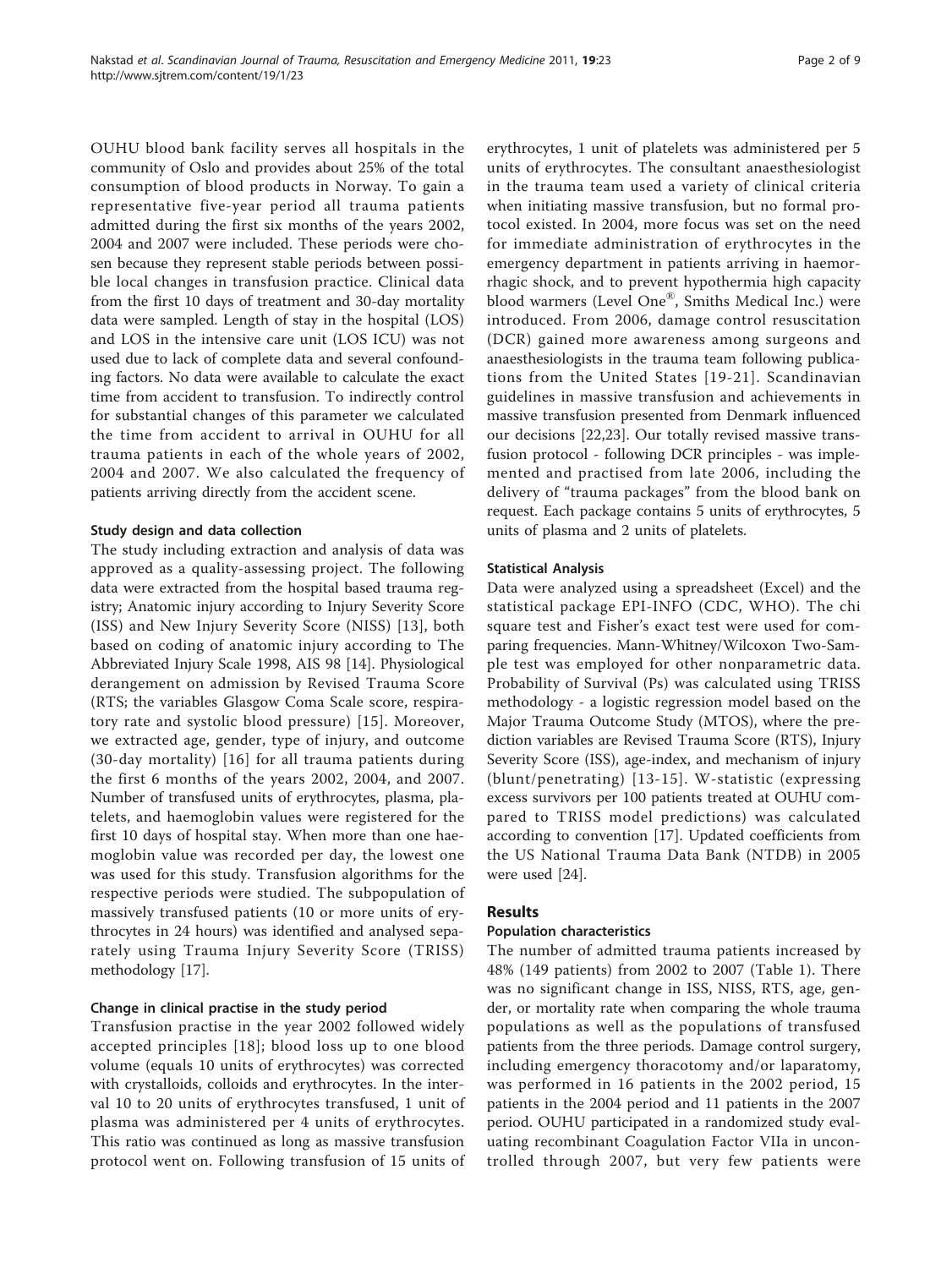| Page 3 of 9 |  |
|-------------|--|
|-------------|--|

|                           | First six months of 2002 |                     |             | First six months of 2004 | First six months of 2007 |                     |  |
|---------------------------|--------------------------|---------------------|-------------|--------------------------|--------------------------|---------------------|--|
|                           | All                      | Transfused day 1-10 | All         | Transfused day 1-10      | All                      | Transfused day 1-10 |  |
| Number of trauma patients |                          |                     |             |                          |                          |                     |  |
| Total (% transfused)      | 315                      | 88 (28%)            | 341         | 96 (28%)                 | 459                      | 107 (23%)           |  |
| Age                       |                          |                     |             |                          |                          |                     |  |
| Mean (SD)                 | 33.8 (18.2)              | 37.8 (21.0)         | 33.7 (18.0) | 39.9 (21.3)              | 34.5 (18.2)              | 39.9 (19.4)         |  |
| Gender (male)             |                          |                     |             |                          |                          |                     |  |
| N(% )                     | 240 (76%)                | 68 (79%)            | 302 (70%)   | 76 (65%)                 | 336 (74%)                | 76 (71%)            |  |
| Non-survival              |                          |                     |             |                          |                          |                     |  |
| N(% )                     | 25 (8%)                  | 15 (17%)            | 40 (9%)     | 27 (23%)                 | 33 (7%)                  | 21 (20%)            |  |
| <b>ISS</b>                |                          |                     |             |                          |                          |                     |  |
| Mean (SD)                 | 14.9(15.6)               | 29.9 (15.6)         | 15.2 (13.9) | 31.5(14.3)               | 14.7(14.3)               | 30.7(13.1)          |  |
| <b>RTS</b>                |                          |                     |             |                          |                          |                     |  |
| Mean (SD)                 | 7.0(1.5)                 | 6.4(1.8)            | 7.1(1.4)    | 6.4(1.8)                 | 7.2(1.3)                 | 6.3(1.8)            |  |

<span id="page-2-0"></span>Table 1 The trauma population at Oslo University Hospital Ullevål in the first six months of 2002, 2004 and 2007

ISS = Injury Severity Score. Calculations based on coding according to AIS 98 (see reference [[14\]](#page-8-0) for details of ISS calculation). RTS = Revised Trauma Score (see reference [[15\]](#page-8-0) for details of calculation).

included. The product was not used therapeutically in the three periods studied.

#### Timing of transfusions

The logistics and procedures for preparation of blood products have been unchanged during the study period. Thus time from order to delivery of erythrocytes and platelets in the trauma room is likely to have been unchanged during the study period and is approximately 10 minutes including transport. The time from order to delivery of plasma is, following the same reasoning, unchanged at approximately 30 minutes. The longer time for this product is because prethawed plasma is not available. When a critically unstable patient is reported by the emergency medical service (EMS) erythrocytes stored in the trauma bay can be prepared ready for transfusion upon arrival of the patient. Trauma packages (including plasma) can also be requested before arrival of the patient to reduce delay in balanced transfusion. The latter is dependent on early report from the EMS.

#### Time from accident to transfusion

The percentage of trauma patients arriving directly from the scene decreased from 88.9% in whole year of 2002, 85.3% in 2004 to 80.7% in 2007. Mean time from accident to arrival in the trauma room (for patients transported directly) was 1 hour 21 minutes in year 2002, 1 hour 42 minutes in 2004 and 1 hour 12 minutes in 2007.

In the groups of transfused patients the mean number of erythrocyte units given day 1-10 decreased from 9.4 in 2002 to 6.8 in 2007 (Table [2](#page-3-0)). This change was not statistically significant ( $p = 0.056$ ). The changes in mean units of plasma and thrombocytes given day 1-10 were small. However, the ratio of total consumption of erythrocytes to total consumption of plasma decreased from 5.2 in 2002 to 3.5 in 2004 (p < 0.001) and further to 2.5 in 2007 ( $p = 0.02$ ). The ratio of total consumption of erythrocytes to total consumption of thrombocytes decreased from 16.3 in 2002 to 9.4 in 2007 ( $p = 0.004$ ), but not significantly from 10.8 in 2004 to 9.4 in 2007 (p  $= 0.44$ ). A similar trend was seen in the subpopulation of massively transfused patients.

Massive transfusion patients contributed greatly to the consumption of blood products, especially in 2004, when more than 40% of the consumption of erythrocytes was due to treatment of the 20 patients transfused with 10 or more units during the first 24 hours. Significantly fewer patients were massively transfused during the first six months of 2007 compared to 2004 ( $p =$ 0.008). When comparing 2007 to 2002 there was a nonsignificant decrease ( $p = 0.11$ ). Massively transfused patients are characterised by a high ISS, low RTS and a high mortality rate (Table [3](#page-3-0)).

Median and mean New Injury Severity Score (NISS) for both transfused patients and massively transfused did not increase significantly (Table [4\)](#page-4-0).

## Haemoglobin values recorded during the first 10 days after admittance

Mean haemoglobin values for each day in the whole population of trauma patients were not significantly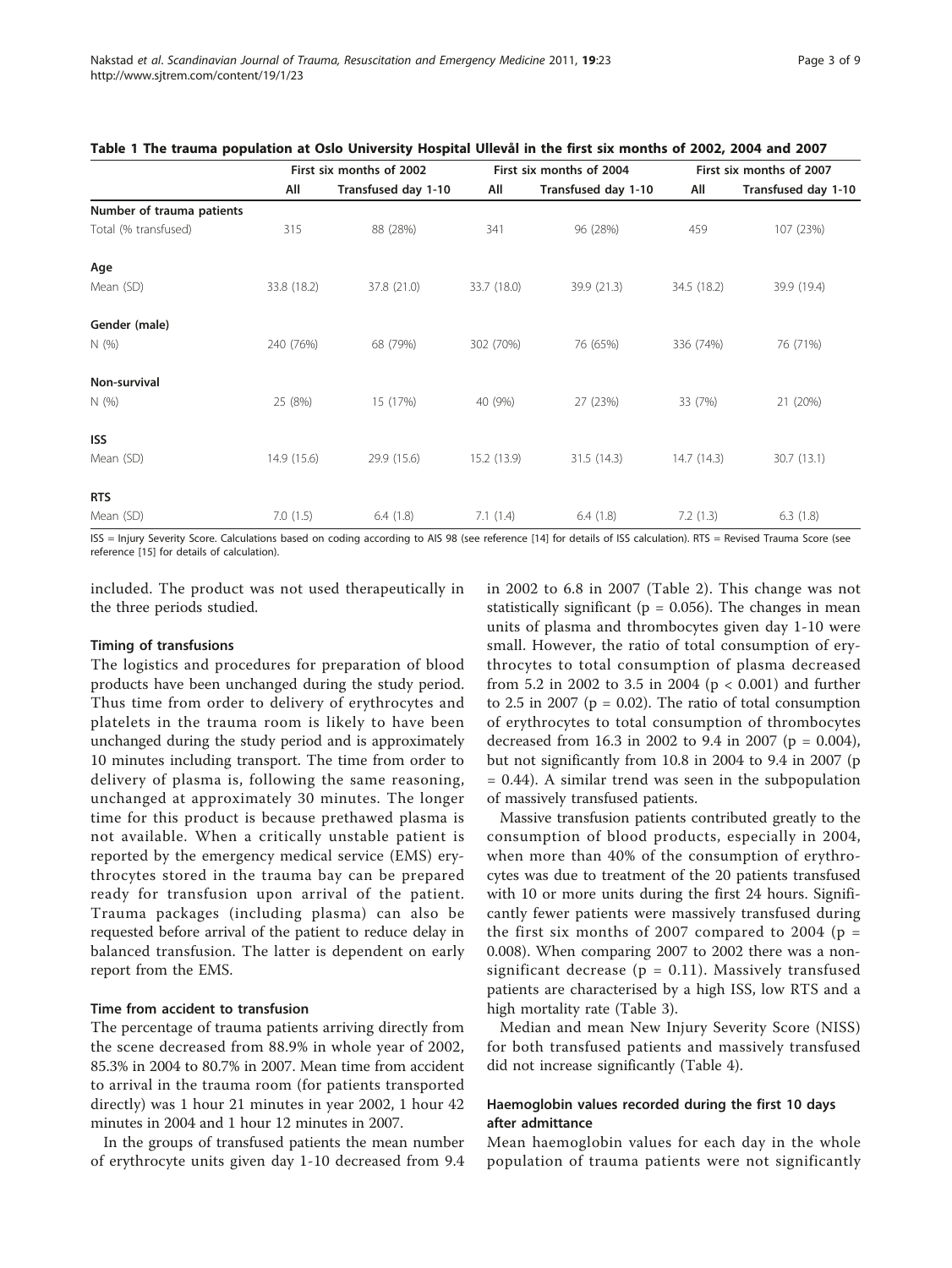## <span id="page-3-0"></span>Table 2 Consumption of blood products day 1-10 after the trauma incident for patients admitted in the first six months of 2002, 2004 and 2007

|                                                                                  | First six months<br>of 2002 | First six months<br>of 2004 | First six months<br>of 2007 | Relevant p-<br>values        |
|----------------------------------------------------------------------------------|-----------------------------|-----------------------------|-----------------------------|------------------------------|
| Number of patients transfused with erythrocytes day 1-10                         |                             |                             |                             |                              |
| N (% of whole trauma population)                                                 | 88 (28%)                    | 96 (28%)                    | 107 (23%)                   |                              |
| Consumption of erythrocytes                                                      |                             |                             |                             |                              |
| Total (median, mean units per. patient)                                          | 842 (5, 9.4)                | 834 (7.5, 8.7)              | 729 (5, 6.8)                | 2002 vs 2007: $p =$<br>0.056 |
| Number of patients given plasma                                                  |                             |                             |                             |                              |
| Total (percentage of transfused patients)                                        | 26 (30%)                    | 37 (39%)                    | 44 (41%)                    | 2002 vs 2004: $p =$<br>0.38  |
|                                                                                  |                             |                             |                             | 2004 vs 2007: $p =$<br>0.26  |
| Consumption of plasma                                                            |                             |                             |                             |                              |
| Total (median, mean units per. patient)                                          | 162(4.5, 6.2)               | 270(4, 7.3)                 | 296 (4, 6.7)                |                              |
| Number of patients given trombocytes                                             |                             |                             |                             |                              |
| Total (percentage of transfused patients)                                        | 15 (17%)                    | 19 (22%)                    | 22 (21%)                    | 2002 vs 2004: $p =$<br>0.71  |
| <b>Consumption of trombocytes</b>                                                |                             |                             |                             |                              |
| Total (median, mean units per. patient)                                          | 51.5(3, 3.4)                | 77(2, 3.6)                  | 77.5(2, 3.5)                |                              |
| Total units of erythrocytes consumed by massively<br>transfused patients day 1-2 |                             |                             |                             |                              |
| Total (% of total consumption)                                                   | 283 (33.6%)                 | 356 (42.7%)                 | 171 (23,5%)                 |                              |
| No of erythrocyte unites per massively transfused patient                        |                             |                             |                             |                              |
|                                                                                  | 21.8                        | 18.7                        | 19.0                        |                              |

The table lists total consumption and relevant data for the subgroup of patients receiving the different types of blood products. For comparing consumption of erythrocytes, plasma and trombocytes Mann-Whitney test was employed. Both median and mean values are reported.

#### Table 3 Characteristics and survival rates for the population of patients that were massively transfused day 1-2 after admittance

|                                           | First six months of 2002 | First six months of 2004 | First six months of 2007 |
|-------------------------------------------|--------------------------|--------------------------|--------------------------|
| Number of patients                        | 13                       | 19                       | 9                        |
| Proportion of all transfused patients (%) | 13/62 (21%) **           | 19/74 (26%)**/*          | 9/94 (10%)*              |
| Age                                       |                          |                          |                          |
| Mean (SD)                                 | 33.5(21.7)               | 34.8 (16.5)              | 45.2 (14.0)              |
| Gender (male)                             |                          |                          |                          |
| N(%                                       | 10 (76.9%)               | 15 (75.0%)               | 14 (73.7%)               |
| Non-survival                              |                          |                          |                          |
| N(%                                       | 4 (30.8%)                | 8 (40.0%)                | 3 (33.3%)                |
| <b>ISS</b>                                |                          |                          |                          |
| Mean (SD)                                 | 38.5 (18.2)              | 42.0 (16.6)              | 41.1(11.2)               |
| <b>RTS</b>                                |                          |                          |                          |
| Mean (SD)                                 | 5.5(2.0)                 | 5.2(2.2)                 | 5.9(1.8)                 |
|                                           |                          | $p = 0.002$              | ** $p = 0.10$            |

Massive transfusion is defined as transfusion of more than 10 units of erythrocytes in 24 hours. ISS = Injury Severity Score. RTS = Revised Trauma Score. Fisher's exact test was used for comparing frequencies.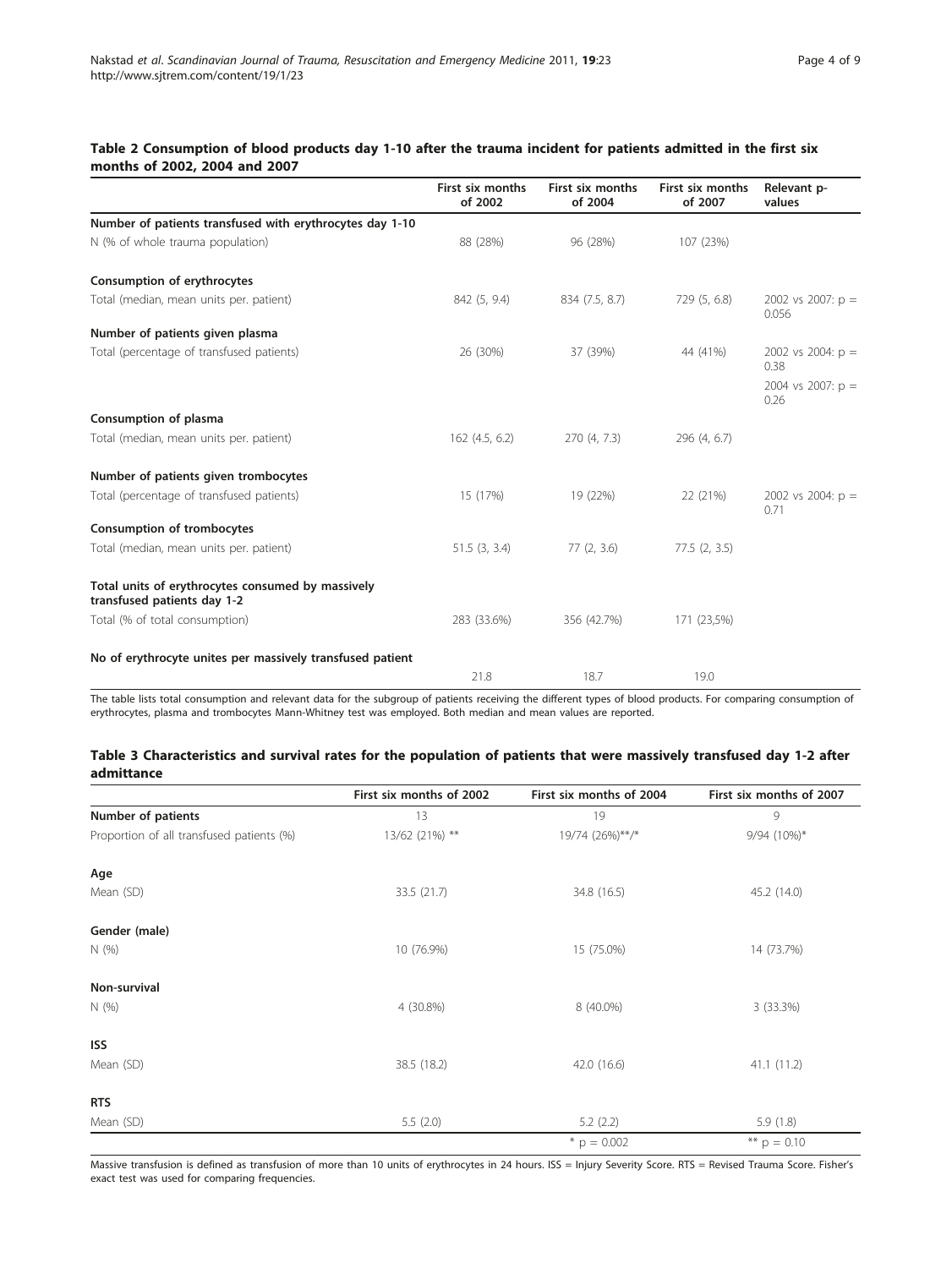|                                 | All trauma patients |          |         |                                                                       | Transfused trauma patients |                   |                  | Massively transfused trauma patients |                   |  |
|---------------------------------|---------------------|----------|---------|-----------------------------------------------------------------------|----------------------------|-------------------|------------------|--------------------------------------|-------------------|--|
| First six months of             | 2002                | 2004     | 2007    | 2002                                                                  | 2004                       | 2007              | 2002             | 2004                                 | 2007              |  |
| Number                          | 315                 | 341      | 459     | 62                                                                    | 74                         | 94                | 13               | 19                                   | 9                 |  |
| Non-survival \ (%)              | 24(7,6)             | 34(10,0) | 34(7,4) | 12(19,4)                                                              | 22(29,7)                   | 19(20,2)          | 4(30,8)          | 8(42,1)                              | 3(33,3)           |  |
| <b>W-statistic</b><br>(NTDB 05) | 1,98                | 0,34     | 0,66    | 3,99                                                                  | 3,9                        | 5,18              | 15,3             | 8,89                                 | 9,76              |  |
| 95% C.I                         | $(-0.15 -4.12)$     |          |         | $(-1,66 - 2,34)$ $(-1,03 - 2,35)$ $(-3,21 - 11,19)$ $(-3,08 - 10,88)$ |                            | $(-0.92 - 11.28)$ | $(-2,40 - 33,0)$ | $(-6,47 - 24,26)$                    | $(-13,87 - 33,4)$ |  |
| <b>ISS</b> median               | 10                  | 10       | 10      | 27                                                                    | 29,5                       | 29                | 38               | 43                                   | 38                |  |
| <b>ISS</b> mean                 | 14,9                | 15,2     | 14,7    | 29,9                                                                  | 31,5                       | 30,7              | 38,5             | 42                                   | 41,1              |  |
| <b>NISS</b> median              | 11                  | 13       | 12      | 34                                                                    | 38                         | 41                | 43               | 50                                   | 57                |  |
| <b>NISS</b> mean                | 19,3                | 20       | 19      | 39,6                                                                  | 40,5                       | 41,5              | $42,8$ */**      | 48,7 $*$                             | 52,6 **           |  |
|                                 |                     |          |         |                                                                       | $p = 0.36$                 |                   |                  | ** $p = 0.24$                        |                   |  |

<span id="page-4-0"></span>Table 4 W-statistic based on TRISS comparing all trauma patients, transfused patients and massively transfused patients day 1-2

ISS = Injury Severity Score. RTS = Revised Trauma Score.

different at any day during the 10-day period after admittance when comparing the patient groups from 2002, 2004 and 2007. The mean value seemed to stabilize around 9-9.5 g/dL (Figure [1\)](#page-5-0).

In the group of transfused patients the mean haemoglobin value day 1-2 after the accident in 2002 (9.52 g/ dL) was significantly higher than in 2004 (8.04 g/dL,  $p <$ 0,001) and in 2007 (8.55 g/dL,  $p = 0,005$ ) (Figure [1\)](#page-5-0). The next day, however, a marked reduction in mean haemoglobin in 2002 was noticed while mean haemoglobin in 2007 increased. Thus, on day 3 mean haemoglobin in 2007 (9.45 g/dL) was significantly higher than in 2002 (8.9 g/dL,  $p = 0,0013$ ) and in 2004 (8.7 g/dL,  $p$ < 0.001). Mean haemoglobin value in 2007 remained significantly higher than in 2002 and 2004 until day 6 after trauma incident. No significant difference was found when comparing the values on day 7-9, but on day 10 mean haemoglobin in 2007 (9.53 g/dL) was significantly higher than in 2004 (9.06  $g/dL$ ,  $p = 0.022$ ) and in 2002 (9.12 g/dL,  $p = 0.023$ ).

The proportion of patients transfused with one or two units of erythrocytes showed little change during the 5 year period (26.1%, 29.2% and 29.0%).

#### 30-day mortality

Overall 30-day mortality was slightly better in 2007 than in 2002 and 2004, but the change did not reach statistical significance. No significant changes were found when comparing groups of patients minimally, moderately or massively transfused. Using TRISS-methodology no significant change in W-statistic (excess survivors per 100 patients) was found in any group (Table 4).

#### **Discussion**

We have shown that significant changes of transfusion practice has occurred during the past decade, probably as a result of increased focus on the need for early haemostasis and more precise criteria for initiation of massive transfusion. However, despite a lower consumption of erythrocytes in 2007 than in 2002 and 2004, the mean haemoglobin level of transfused patients was higher on day 10 in 2007.

#### Trauma activity

The number of trauma patient admissions increased by 48% from 2002 to 2007. Despite this increase, no significant change in core variables like ISS, RTS, age and survival rate was found. The proportion of patients with severe injury was also unchanged (40% in the whole period). For transfused and massively transfused patients, the apparent increase of NISS failed to reach statistical significance. Thus the patients receiving erythrocytes were not more seriously injured in 2004 and 2007 (Table 4).

During the five-year period major changes in the organisation of the hospitals in central parts of Norway occurred. Key data from the national statistical service does not indicate a marked increase of number of accidents from 2002 to 2007 - in fact the number of severely injured patients in road traffic accidents decreased from 1329 to 828 in the 10-year period from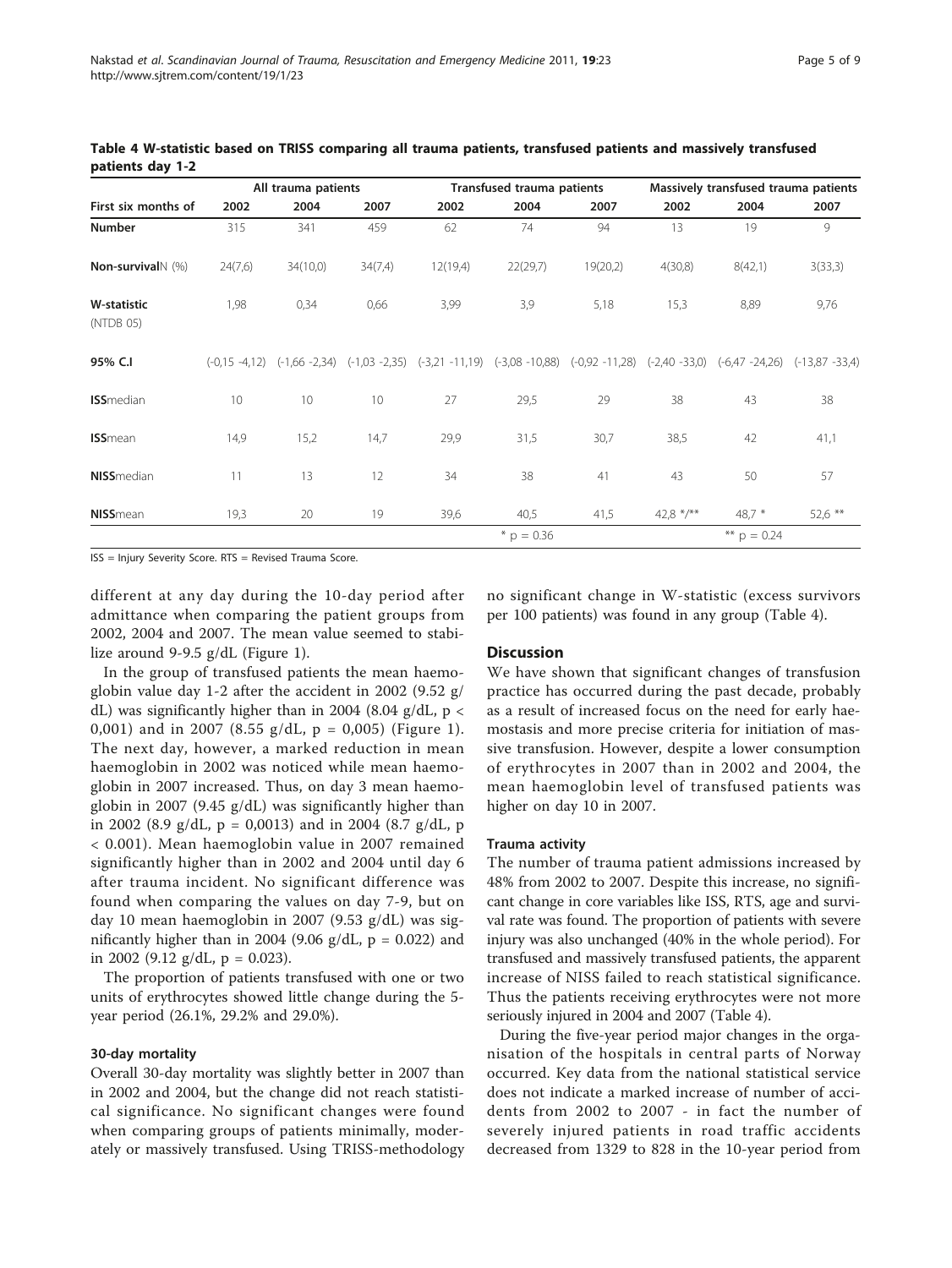<span id="page-5-0"></span>

1998 to 2008. The number of patients with moderate injury also decreased from 10800 to 7300 according to the national statistical service. An extra physicianmanned (anaesthesiologist) emergency medical helicopter was assigned to the region from the summer of 2002. This significant increase in helicopter transport capacity may have facilitated transport of more trauma victims to OUHU. The increased proportion of patients arriving from other hospital may be a natural finding given the increase of the total number of trauma patients. We think this reflects that more patients that otherwise would have been treated in smaller hospitals are transferred to the trauma hospital. We believe that OUHU has become more of a regional and national trauma centre during the study.

In Scandinavia efforts have been made to unite on guidelines for massive transfusion [[22](#page-8-0)]. Norway generally has the lowest consumption of blood products per capita of the Nordic countries [\[25](#page-8-0)] - a fact that is interesting enough to merit further investigation, also on the use of transfusion in trauma care.

#### Time from accident to transfusion

Because of lack of precise data our calculation based on the whole trauma population in the years of 2002, 2004 and 2007 must be interpreted with care. Mean time seems to increase in 2004 and decrease in 2007

#### Procurement and consumption of blood products

The blood products used at OUHU are units of erythrocytes (mean volume of 1 unit of erythrocytes is 245 ml, and hct is on average = 55), plasma (all hospitals in Norway use the product Octaplas® instead of single unit fresh frozen plasma. Mean volume of 1 unit is 200 ml). Our platelet units (volume ca. 350 ml) contain platelets from 4 donors of similar blood ABO and Rh(D) blood groups mixed together. All units of erythrocytes and platelets were leukocyte filtrated before storage. To our knowledge, Octaplas® has never been reported to induce transfusion related acute lung injury (TRALI). This probably results from dilution and neutralisation of TRALI-inducing antibodies in the production process. Octalpas® is produced by pooling of 3000 units of FFP for preparation of each Octaplas batch.

#### Consumption of blood products

The decrease in the ratios of erythrocytes to plasma as well as to thrombocytes is in accordance with modern guidelines for transfusion in trauma patients [[22](#page-8-0)]. No formal change in local guidelines occurred from 2002 to 2004, and our results may therefore reflect that clinicians change their practice according to evidence before formal guidelines are revised.

Massively transfused patients contributed largely to the consumption of erythrocytes and plasma in all three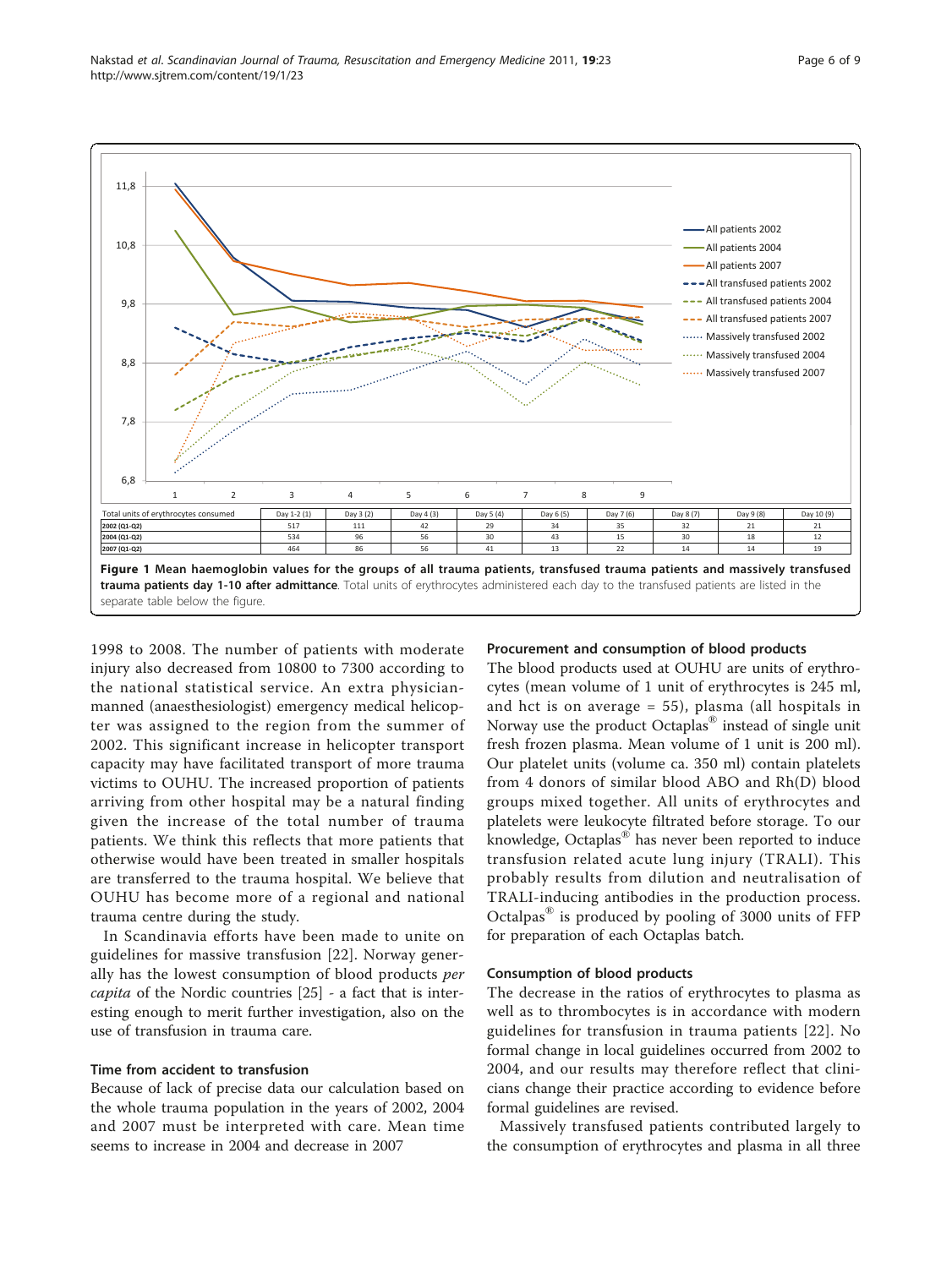periods studied, but the number of massively transfused patients decreased significantly from 2004 to 2007. This may explain the small change in consumption of thrombocytes. The reduced use of massive transfusion may reflect improvements in trauma care like earlier use of DCR principles (permissive hypotension prior to definitive surgery, damage control surgery including angiographic embolization techniques, avoidance of hypothermia), and increased focus on acute traumatic coagulopathy and haemostatic resuscitation [[26](#page-8-0)-[28\]](#page-8-0).

Almost 8% of patients (2007) received one or two units of erythrocytes. Transfusion of such small volumes is controversial because the increase in haemoglobin value is small, while the hazards of transfusion persist [[29](#page-8-0)-[32](#page-8-0)]. Some of these transfusion episodes may have occurred because the clinical diagnosis of hypovolaemic shock in the trauma room is uncertain and that some transfusions are aborted when the first blood samples are analyzed and early stabilisation of the patient is obtained.

#### Haemoglobin trends

The mean lowest haemoglobin value was significantly higher on day two in 2002 compared to day two in 2007. This may reflect differences in the way the first blood sample was provided or differences in the amount of fluids given, but also that the practice of erythrocyte transfusion has become more restrictive. The change in mean number of units of erythrocytes given to the transfused patients in 2002 and 2007 is marked and supports the latter assumption, although not statistically significant ( $p = 0.056$ ). The somewhat reduced percentage of patients who were transfused, may further support this interpretation. Unfortunately, we were not able to obtain sufficient data about the infusion of fluids in the pre-hospital phase and in the trauma room. The haemoglobin values will be influenced by changes in amounts of fluids given.

In accordance with the observations of Vincent et al. our results illustrate that the mean haemoglobin values tend to stabilize 3-4 days after admittance at values around 9-9.5 g/dL [[33](#page-8-0)]. It is tempting to propose that this reflects an adaptation of the production of erythrocytes to the situation of the intensive care unit patient, reducing blood viscosity to facilitate microcirculation [[34\]](#page-8-0).

## Why does the clinical practice change?

There are probably several reasons for the reduced use of erythrocytes. A more restrictive use of infusions in the pre-hospital phase during recent years may present the team with trauma patients that have a slightly higher primary haemoglobin values. It is also possible that the increased use of plasma and platelets in the early phase of treatment improves coagulation and thus reduces the total blood loss. A more restrictive use of fluids in the hospital may reduce the total blood loss and thus decrease the need for erythrocytes. Unfortunately, we do not have precise data about the amount of fluids given in any phase of treatment. In addition, increased use of arterial blood samples (blood gas analyzers have been installed in the ED and operation unit during the study period) could give the clinicians the possibility to reduce the number of transfused units when adequate haemoglobin level is noted.

#### Mortality

Several retrospective reports exist which indicate that aggressive use of prohaemostatic blood products reduce mortality in bleeding trauma patients [\[35,36\]](#page-8-0). Others have failed to find such a correlation [[7,9\]](#page-7-0). In our study mortality was low at the outset, and only relatively small changes might be expected to occur. Also, and especially for massively transfused patients, the number of patients included may be too low to show any change. Prospective studies, preferably randomized clinical trials with large enough patient groups and strict control with influencing factors, are needed to reach a conclusion on the effect of pro-haemostatic blood products in trauma patients [\[8\]](#page-7-0).

The increased use of DCS and radiological interventions could be thought to increase survival rates in our material, but the number of patients receiving this treatment is low and a possible effect on mortality would probably not be reflected because we compared short periods of six months. In another study from our hospital a significant increase in survival rates for the whole trauma population in has been reported [\[37](#page-8-0)].

Our results support what Dutton and co-workers point out in a large study of trauma mortality patterns in a ten year material [[38\]](#page-8-0). Improved survival in prospective randomized trials is difficult to find because of the low mortality in modern trauma centres and the small number of patients in whom outcome can be influenced. New knowledge on post-injury haemostasis and implementation of goal-directed approach to postinjury coagulopathy may provide more answers in the future [[39](#page-8-0)].

#### Limitations of the study

This study has limitations due to patient number and lack of some key data that would be valuable to our analysis. Even if there were major positive changes in transfusion therapy and total quality of trauma care, the likelihood of this being reflected as changed mortality outcome in a survey of this size is small. One important reason for this is that only a small fraction of the transfused patients are massively transfused and in need of a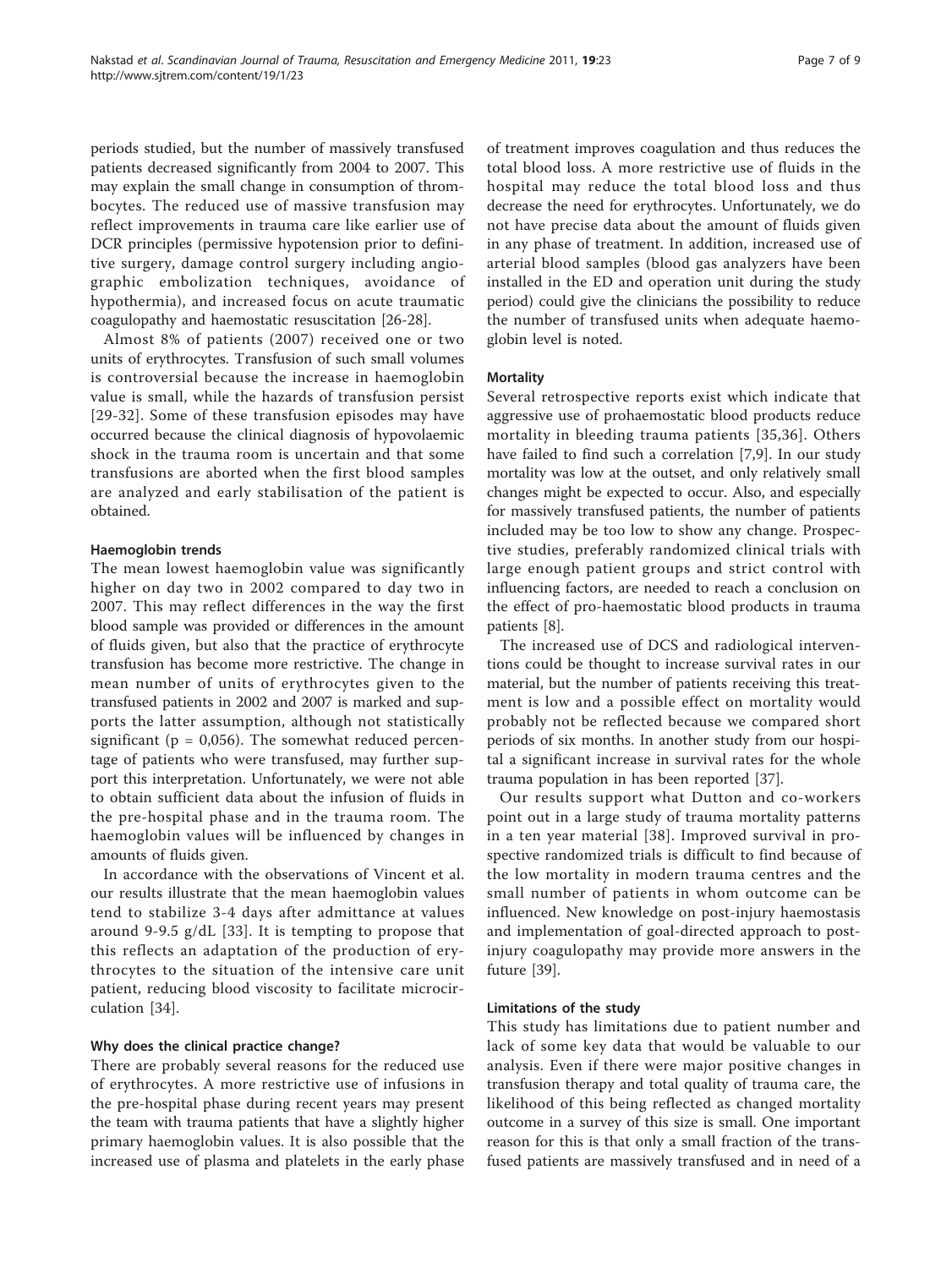<span id="page-7-0"></span>modern balanced ratio of blood components to increase survival. We do, however, believe it is methodically correct to analyze for such changes despite these assumptions.

Exact time from accident to arrival in the trauma room would be of importance, because the timing of transfusion is of importance. Unfortunately the time can only be estimated due to lack of complete data in our trauma registry. Exact data regarding pre-hospital and in-hospital volumes of infused fluids would also be of great interest and valuable when interpreting the changes in haemoglobin and transfusion found in our data.

## Do improvements in other parts of trauma care affect our results?

In 2004 highly efficient blood and fluid warmers were introduced at OUHU, thus reducing the hypothermic effect of massive transfusions and infusions, and improving the conditions for efficient haemostasis. In the same period a 24/7/365 service of haemostatic angiographic embolization became available. This service may have reduced the number of massively bleeding patients. The increased focus on early external fixation of pelvic fractures and the use of a high-quality and faster CT-facility may also be influential. In addition the constant training and increased use of video-feedback in the trauma team may improve quality of care.

## Resource considerations

Consumption of blood products is increasing in many countries, Norway included [[24](#page-8-0),[40](#page-8-0)]. It is interesting, therefore, to note that a reduced consumption of erythrocytes in the treatment of trauma had no negative effect on 30-day mortality. This should encourage attempts at reducing erythrocyte consumption also for other patient groups in order to avoid shortage of blood supply.

## Conclusions

Significant changes of transfusion practice occurred during the five year period studied, possibly as result of increased multimodal focus on haemostasis and as a result of new transfusion algorithms reflecting such a focus. Despite a lower consumption of erythrocytes in 2007 than in 2002 and 2004, which was probably reflected in a lower mean haemoglobin value on day two, the mean haemoglobin level of transfused patients was higher on day 10 in 2007. This may reflect a more restrictive practice of fluid resuscitation or improvements in other parts of trauma care. The reduced consumption of erythrocytes is valuable per se, since shortage of erythrocyte supply is threatening due to an ageing population in general and difficulties of recruiting and retaining blood donors [\[36\]](#page-8-0).

High plasma - and platelets to erythrocyte ratios have been reported to improve survival in patients with massive bleeding [[41](#page-8-0)]. Like some other studies our results fail to support this, but the effect of this therapeutic approach must be subject to future studies of larger patient groups with strict control of all influencing factors before final conclusions are drawn.

#### Author details

<sup>1</sup>Department of Anaesthesia, Oslo University Hospital, Oslo, Norway. <sup>2</sup>Air Ambulance Department, Oslo University Hospital, Oslo, Norway. <sup>3</sup>Department of Cardiothoracic Surgery, Oslo University Hospital, Oslo, Norway. <sup>4</sup>Blood Bank of Oslo, Department of Immunology and Transfusion Medicine, Oslo University Hospital, Oslo, Norway. <sup>5</sup>University of Oslo, Faculty of Medicine Oslo, Norway.

#### Authors' contributions

HEH, JPL and NOS made the first analysis on data from 2002. HEH designed the study. NOS generated the data from the trauma registry. BG generated the data from the Blood Bank. ARN merged the data for all three periods and performed statistical analysis. NOS performed the TRISS-analysis. ARN was responsible for making figures and tables. All authors participated in the writing process. All read and approved the final manuscript.

#### Competing interests

None of the authors have any conflict of interest with regard to the material discussed in this manuscript.

#### Received: 13 December 2010 Accepted: 11 April 2011 Published: 11 April 2011

#### References

- 1. Heier HE, Bugge W, Hjelmeland K, Søreide E, Sørlie D, Håheim LL: [Transfusion vs. alternative treatment modalities in acute bleeding: a](http://www.ncbi.nlm.nih.gov/pubmed/16923085?dopt=Abstract) [systematic review.](http://www.ncbi.nlm.nih.gov/pubmed/16923085?dopt=Abstract) Acta Anaesthesiol Scand 2006, 50(8):920-31.
- 2. Borgman MA, Spinella PC, Perkins JG, Grathwohl KW, Repine T, Beekley AC, Sebesta J, Jenkins D, Wade CE, Holcomb JB: [The ratio of blood products](http://www.ncbi.nlm.nih.gov/pubmed/18090009?dopt=Abstract) [transfused affects mortality in patients receiving massive transfusions at](http://www.ncbi.nlm.nih.gov/pubmed/18090009?dopt=Abstract) [a combat support hospital.](http://www.ncbi.nlm.nih.gov/pubmed/18090009?dopt=Abstract) J Trauma 2007, 63(4):805-13.
- 3. Hess JR, Dutton RB, Holcomb JB, Scalea TM: [Giving plasma at a 1:1 ratio](http://www.ncbi.nlm.nih.gov/pubmed/18482190?dopt=Abstract) [with red cells in resuscitation: who might benefit?](http://www.ncbi.nlm.nih.gov/pubmed/18482190?dopt=Abstract) Transfusion 2008, 48(8):1763-5.
- 4. Hess JR, Holcomb JB: [Transfusion practice in military trauma.](http://www.ncbi.nlm.nih.gov/pubmed/18598276?dopt=Abstract) Transfus Med 2008, 18(3):143-50.
- 5. Hess JR, Brohi K, Dutton RP, Hauser CJ, Holcomb JB, Kluger Y, Mackway-Jones K, Parr MJ, Rizoli SB, Yukioka T, Hoyt DB, Bouillon B: [The](http://www.ncbi.nlm.nih.gov/pubmed/18849786?dopt=Abstract) [coagulopathy of trauma: a review of mechanisms.](http://www.ncbi.nlm.nih.gov/pubmed/18849786?dopt=Abstract) J Trauma 2008, 65(4):748-54.
- 6. Shaz BH, Dente CJ, Nicholas J, Macleod JB, Young AN, Easley K, Ling Q, Harris RS, Hillyer CD: [Increased number of coagulation products in](http://www.ncbi.nlm.nih.gov/pubmed/19804568?dopt=Abstract) [relationship to red blood cell products transfused improves mortality in](http://www.ncbi.nlm.nih.gov/pubmed/19804568?dopt=Abstract) [trauma patients.](http://www.ncbi.nlm.nih.gov/pubmed/19804568?dopt=Abstract) Transfusion 2010, 50(2):493-500.
- 7. Scalea TM, Bochicchio KM, Lumpkins K, Hess JR, Dutton R, Pyle A, Bochicchio GV: [Aggressive Use of Fresh Frozen Plasma Does Not](http://www.ncbi.nlm.nih.gov/pubmed/18936570?dopt=Abstract) [Improve Outcome in Critically Injured Trauma Patients.](http://www.ncbi.nlm.nih.gov/pubmed/18936570?dopt=Abstract) Ann Surg 2008, 248(4):578-84.
- 8. Nascimento B, Callum J, Rubenfeld G, Neto JB, Lin Y, Rizoli S: [Clinical](http://www.ncbi.nlm.nih.gov/pubmed/20156316?dopt=Abstract) [review: Fresh frozen plasma in massive bleedings - more questions than](http://www.ncbi.nlm.nih.gov/pubmed/20156316?dopt=Abstract) [answers.](http://www.ncbi.nlm.nih.gov/pubmed/20156316?dopt=Abstract) Crit Care 2010, 14(1):202.
- 9. Dirks J, Jørgensen H, Jensen CH, Ostrowski SR, Johansson PI: [Blood product](http://www.ncbi.nlm.nih.gov/pubmed/21138569?dopt=Abstract) [ratio in acute traumatic coagulopathy](http://www.ncbi.nlm.nih.gov/pubmed/21138569?dopt=Abstract)–effect on mortality in a [Scandinavian level 1 trauma centre.](http://www.ncbi.nlm.nih.gov/pubmed/21138569?dopt=Abstract) Scand J Trauma Resusc Emerg Med 2010, 18:65.
- 10. Johansson PI, Stensballe J: [Hemostatic resuscitation for massive bleeding:](http://www.ncbi.nlm.nih.gov/pubmed/19929864?dopt=Abstract) [the paradigm of plasma and thrombocytes-a review of the current](http://www.ncbi.nlm.nih.gov/pubmed/19929864?dopt=Abstract) [literature.](http://www.ncbi.nlm.nih.gov/pubmed/19929864?dopt=Abstract) Transfusion 2010, 50(3):701-10.